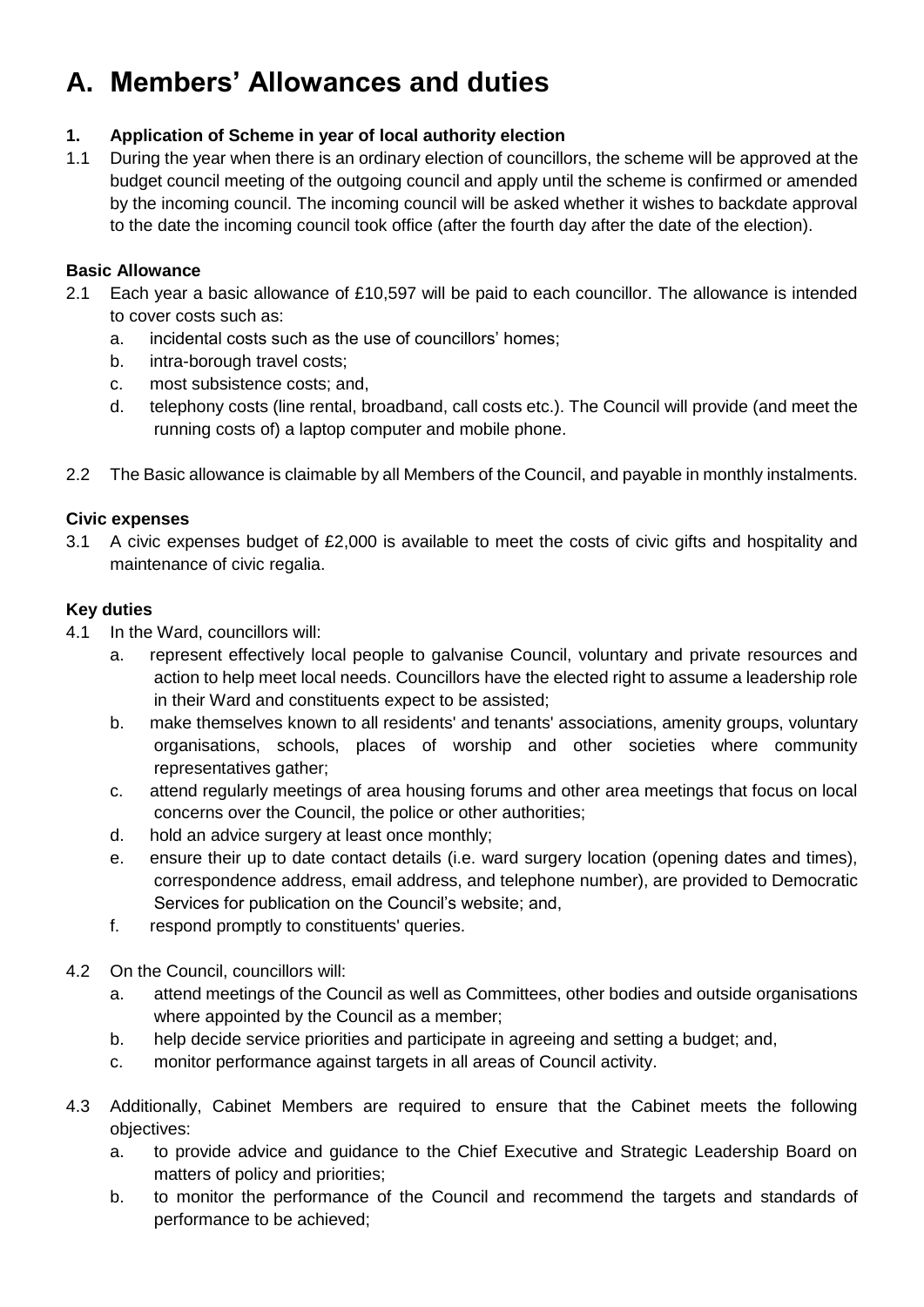- c. to oversee the budget and policy development process of the Council and ensure that full and proper consultation occurs on policy proposals; and,
- d. to make recommendations to the Council on matters of policy and performance.

# **Childcare and Dependent Care Allowance**

- 5.1 This allowance is discretionary, and is payable to reimburse claimants for the actual expenditure incurred, the hourly rate will be set in line with the London living wage (plus a further payment of up to £15 to pay the cost of any taxi journey home for the carer) for the care of children or dependent relatives whilst undertaking the following duties (other than in respect of a carer from the claimant's household) (as specified in the Regulations):
	- a. a meeting of Cabinet;
	- b. a meeting of a committee of Cabinet;
	- c. a meeting of the authority;
	- d. a meeting of a committee or sub-committee of the authority;
	- e. a meeting of any other body to which the authority make appointments or nominations;
	- f. a meeting of a committee or sub-committee of any other body to which the authority makes appointments or nominations;
	- g. a meeting which has both been authorised by the authority, a committee or sub-committee of the authority or a joint committee of the authority and one or more other authorities, or a subcommittee of a joint committee and to which representatives of more than one political group have been invited (if the authority is divided into several political groups) or to which two or more councillors have been invited (if the authority is not divided into political groups);
	- h. a meeting of a local authority association of which the authority is a member;
	- i. duties undertaken on behalf of the authority in pursuance of any standing order made under the Local Government Act 1972, Section 135, requiring a member or members to be present while tender documents are opened;
	- j. duties undertaken on behalf of the authority in connection with the discharge of any function of the authority conferred by or under any enactment and empowering or requiring the authority to inspect or authorise the inspection of premises;
	- k. duties undertaken on behalf of the authority in connection with arrangements made by the authority for the attendance of pupils at a school approved for the purposes of the Education Act 1996, Section 342;
	- l. a meeting of an Area Housing Forum; and,
	- m. attendance at Ward Surgeries.
- 5.2 The childcare provider must be registered with Ofsted. The carer for a dependent adult must be registered. Councillors should notify officers in advance when wanting to use a professional organisation and/or carer other than a registered carer, and officers will confirm whether this organisation is acceptable; five working days' notice is required. The carer must not be a member of the councillor's family. The maximum reimbursement will be calculated on the basis of the duration of the qualifying duty plus two hours travelling time. The amount claimed must not exceed the amount actually paid to the care provider. Claims for carers must be submitted via the proper process and accompanied by receipts. The care provider will be required to account for any tax liability arising.

# **Travel and subsistence expenses**

# *Councillors*

- 6.1 Expenses are not normally payable for travel or subsistence incurred within London. However, on the grounds of mobility and safety (e.g. travel home from late night meetings), travel expenses (submitted via the proper process) may be authorised by the Head of Democratic Services, in consultation with the group whip concerned, for travel which meets the following criteria:
	- a. meetings of any body formally constituted by the Council.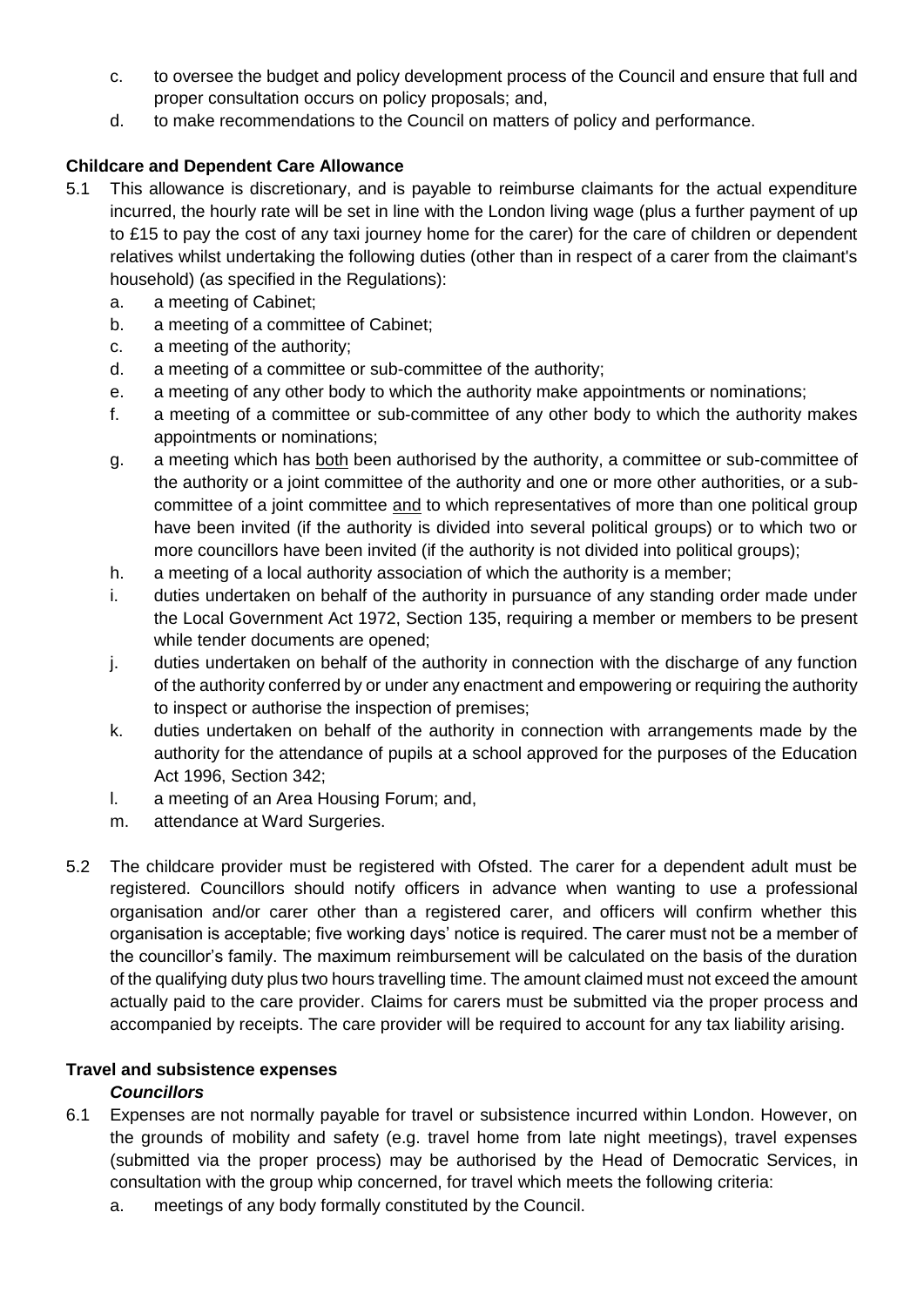- 6.2 Alternative modes of transport and shared taxis or mini-cabs should be used whenever possible.
- 6.3 Travel and subsistence costs outside London (but within the U.K.) will be paid, subject to them meeting any of the following criteria (and being submitted on the appropriate claim form):
	- a. meetings of any body formally constituted by the Council;
	- b. attendance as the Council's formally appointed representative to an outside organisation;
	- c. meetings involving Council Officers in connection with the council's legitimate functions;
	- d. attendance, on behalf of the council, at conferences and meetings, provided that they are not held for commercial or political purposes where the prior approval of the Head Democratic Services to the payment of conference, travel and subsistence expenses has been obtained;
	- e. attendance at any other training session, where the prior approval of the Head Democratic Services to the payment of conference, travel and subsistence expenses has been obtained; and,
	- f.attendance at a formal meeting of the following associations of which the authority is a member (where the association's scheme does not enable payment of such expenses):
		- i. Local Government Association; and,
		- ii. London Councils;

and where the prior approval of the Head of Democratic Services to the payment of travel and subsistence expenses has been obtained.

#### *Co-opted members (non-councillors) and Education Appeal Panel members*

- 6.4 Non-councillors serving on the Education Appeals Panels may submit claims for travel or subsistence as set out below.
- 6.5 The following duties will be reimbursed:
	- a. attendance at any Panel etc. on which they serve; and,
	- b. attendance at any training session or interview they are required by the Council to attend.

#### *Rates*

- 6.6 The standard class rail fare (or any available cheap fares) may be claimed and the Council encourages the use of public transport. Where car and motorbike expenses may be claimed these may be reimbursed at these rates (rates will be updated in accordance with Government advice):
	- a. Motorbike casual users: 12.1p; and,
	- b. Car casual users: 40.5p.
- 6.7 Subsistence costs are payable at the current rates specified for officers, upon submission of receipts, unless these costs can be claimed from another source:
	- a. up to a maximum of £5.00 per meal; and,
	- b. up to a maximum of £7.64 for evening meals.
- 6.8 Public transport and subsistence expenses will only be paid where evidence is provided in the form of receipts, bus, tube or train tickets or day travel cards or receipted Oyster cards (see note below). Note that cost of season tickets (weekly, monthly or annual) will normally not be refundable by the Council as these are primarily purchased for and are available for private use.
- 6.9 Reimbursement relating to **Oyster cards** (Pay-as-you-go) applies only to Pre-paid Oyster cards whereby councillors are able to obtain receipts that clearly indicate their journey for Lambeth business purposes, typically work to work journeys. Printouts can be obtained from Underground Station. Weekly or Monthly Oyster cards, like Travel cards or Season tickets are **available for private use** and are therefore regarded by HMRC as taxable benefits, if costs are reimbursed. Costs of these would not normally be reimbursed by the Council.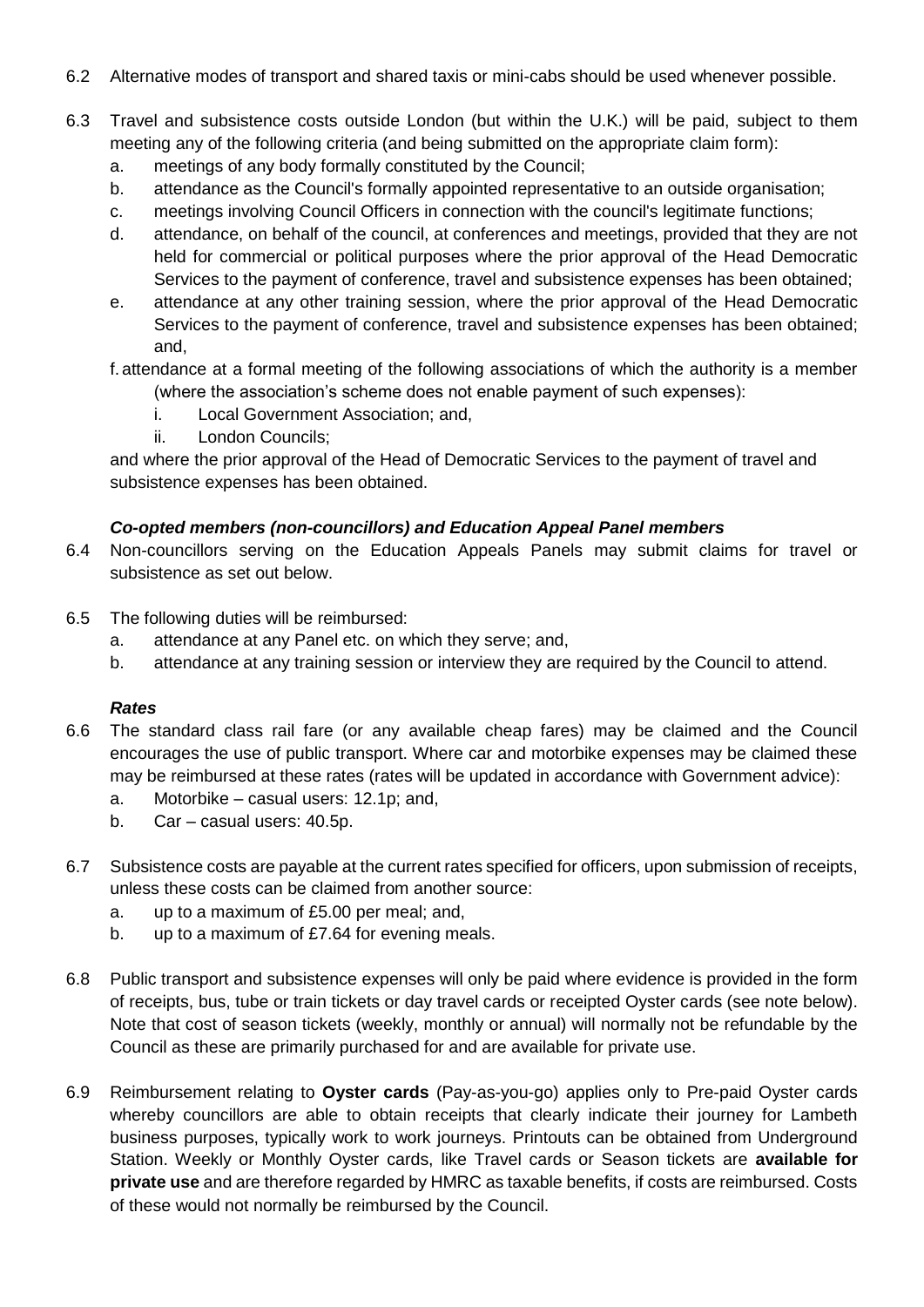6.10 Where a claim is submitted for travel by Taxi or mini-cab (see above for criteria which applies), the amount of the taxi fare is reimbursable.

#### **Conferences etc.**

- 7.1 Where the cost of attendance at a conference, seminar or training course (registration fee, travel and subsistence) is to be met from the members allowance budget, the approval of the Democratic Services and Scrutiny Manager must be sought prior to the booking being made. Such requests will be considered in accordance with the following criteria:
	- a. funds being available within the budget allocation (the budget is divided pro-rata between the groups and independent member);
	- b. an explanation of the benefit to the councillor and the Council (to be provided by the councillor concerned in making the application); and,
	- c. proof that the conference is not being provided for commercial or political purposes (to be provided by the councillor concerned in making the application). For instance, conferences held under a political banner would need to cover non-political activity and be open to all rather than just party members.
- 7.2 The Head of Chief Executive's Office and Democratic Services will consult the whip of the party concerned before deciding whether or not to approve attendance. If attendance is approved, the councillor concerned is expected to give feedback to Head Democratic Services on the usefulness of the conference. The rules on travel and subsistence expenses are set out in the segment above.

#### **Renunciation**

8.1 A councillor may by notice in writing given to the Director of Legal and Governance elect to forego any part of their entitlement to an allowance under this scheme.

#### **Education Appeals Panel members (non-councillors): Financial Loss Allowance**

- 9.1 A Financial Loss Allowance will be payable to Education Appeals Panel members as follows:
	- a. for a period not exceeding four hours **£27.65**;
	- b. for a period between four and 24 hours **£55.31**; and,
	- c. the aggregate of **£55.31** and such amount in (a) or (b) as is appropriate to the number of hours which the period exceeds 24 hours.
- 9.2 Financial Loss allowance is a financial loss payment in recognition of additional expenditure necessarily incurred by the panel member in carrying out approved duties. HM Revenue and Customs (HMRC) accepts that Financial Loss payment does not constitute emoluments from the office and will therefore not be subject to tax or NIC deduction at source. It may however be taxable on members who are self-employed. Recipients must declare it as income on any tax return. Those who are self-employed should treat it as schedule D income. Financial Loss Allowance claims must be submitted by the non-councillor concerned on the relevant claim form and this must be accompanied by written proof from their employer of the financial loss incurred.

#### **Time limit for claims**

10.1 In accordance with the Council's standard arrangements, all claims for dependent care allowance, travel or subsistence expenses, or financial loss allowance, must be made within six months of the expenditure being incurred.

#### **Publication of scheme**

- 11.1 The Council is required to publish the following in the press and on the website:
	- a. the findings of the London Councils Independent Panel on Member Allowances;
	- b. the annual allowances scheme; and,
	- c. the actual payments made to each Member each year.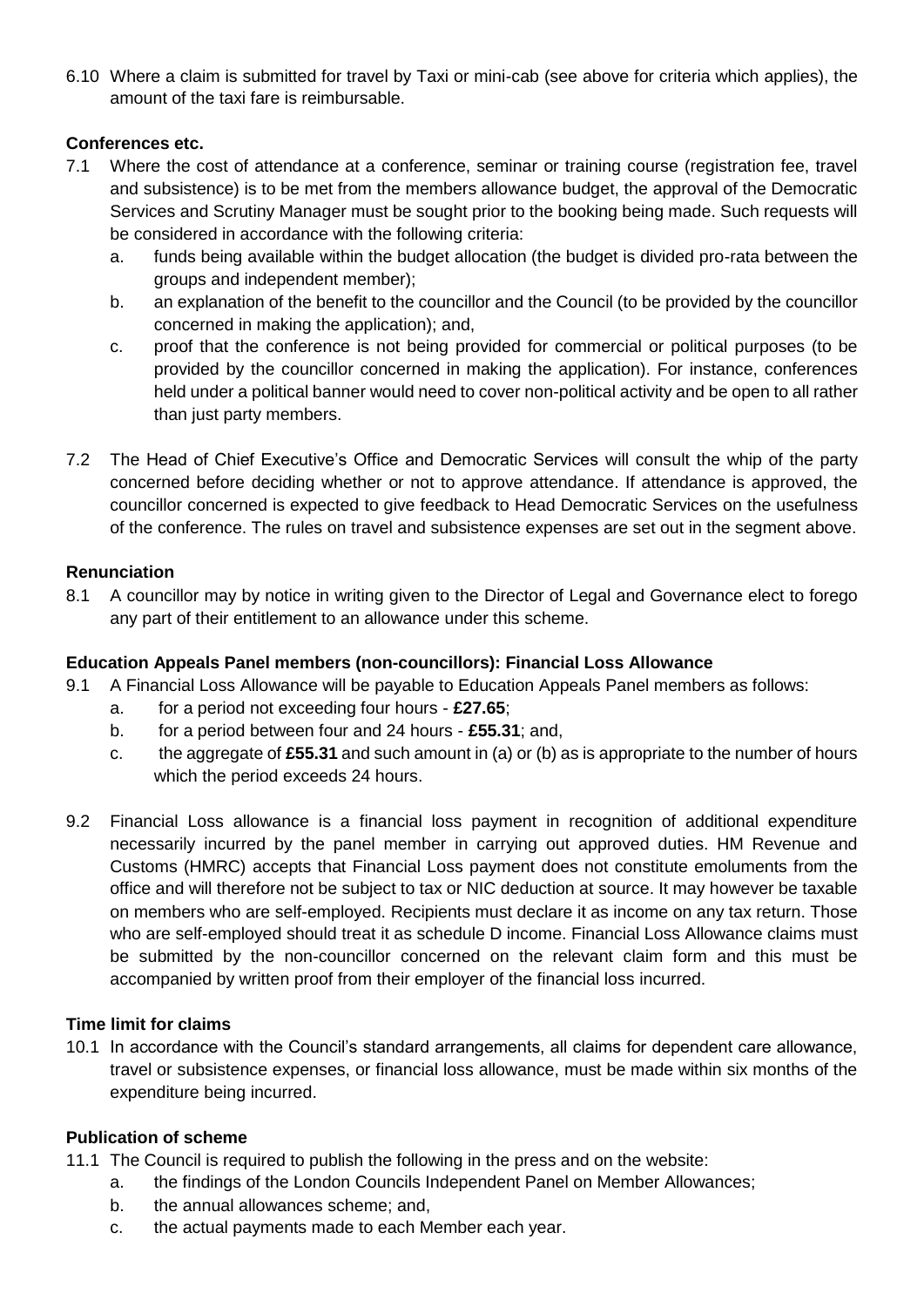11.2 Records of payments to Members covered by this note are open to public inspection.

# **Summary of Allowances for Financial Year 2022/23**

# **a. Special responsibility allowances (SRAs) and civic allowances**

# **1. Introduction**

1.1 The following SRAs and civic allowances are paid:

| <b>Position</b>                               | £ pa   |
|-----------------------------------------------|--------|
| Mayor civic allowance                         | 15,954 |
| Deputy Mayor civic allowance                  | 5,319  |
| Leader of the Council                         | 40,617 |
| <b>Remaining Cabinet members:</b>             |        |
| Deputy Leader of the Council                  | 28,518 |
| Deputy Leader of the Council                  | 28,518 |
| <b>Cabinet Member</b>                         | 28,518 |
| <b>Cabinet Member</b>                         | 28,518 |
| <b>Cabinet Member</b>                         | 28,518 |
| <b>Cabinet Member</b>                         | 28,518 |
| <b>Cabinet Member</b>                         | 28,518 |
| <b>Cabinet Member</b>                         | 28,518 |
| Cabinet Member (job share)                    | 14,259 |
| Cabinet Member (job share)                    | 14,259 |
| <b>Deputy Cabinet Members:</b>                |        |
| Deputy Cabinet Member                         | 10,905 |
| Deputy Cabinet Member                         | 10,905 |
| Deputy Cabinet Member                         | 10,905 |
| Deputy Cabinet Member                         | 10,905 |
| <b>Whips:</b>                                 |        |
| Chief Whip                                    | 16,356 |
| Deputy Chief Whip                             | 5,000  |
| <b>Chairs and Committees:</b>                 |        |
| Chair of Overview and Scrutiny Committee      | 16,194 |
| Vice-Chair of Overview and Scrutiny Committee | 6,000  |
| Vice-Chair of Overview and Scrutiny Committee | 6,000  |
| Vice-Chair of Overview and Scrutiny Committee | 6,000  |
| Planning Applications Committee: Chair        | 16,194 |
| Planning Applications Committee: Vice-Chair   | 5,556  |
| Licensing Committee and Sub-Committee: Chair  | 10,000 |
| Corporate Committee: Chair                    | 5,000  |
| Pensions Committee: Chair                     | 5,000  |
| Fostering Panel: Chair                        | 4,000  |
| Others:                                       |        |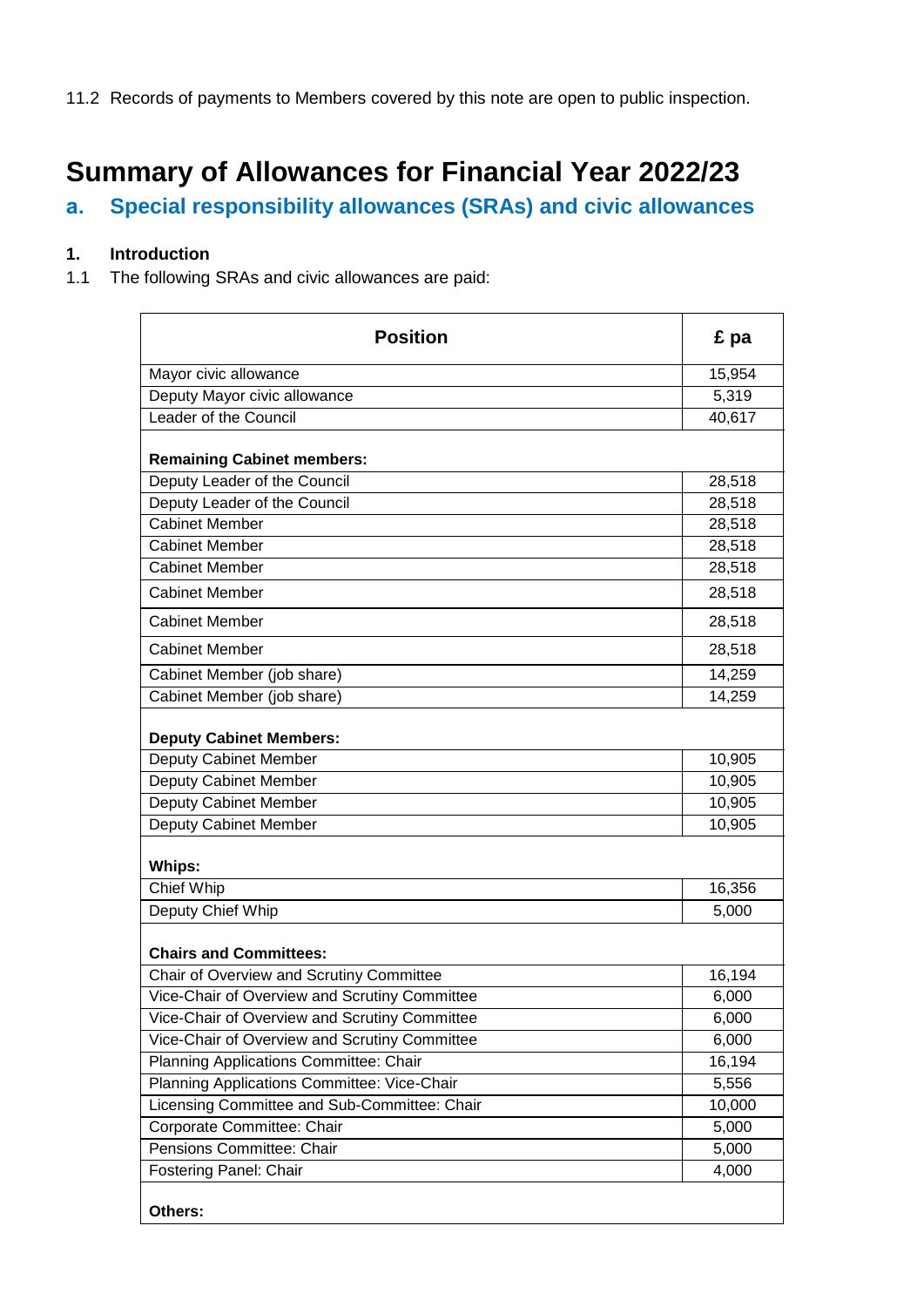| Policy Lead                                                 | 2,500  |
|-------------------------------------------------------------|--------|
| Policy Lead                                                 | 2,500  |
| Leader of the Majority Opposition Group                     | 10,103 |
| Leader of the Minority Opposition Group                     | 6,103  |
| Standards Committee: Independent Person(s) (non-Councillor) | 500    |
| Standards Committee: Independent Person(s) (non-Councillor) | 500    |

1.2 SRAs are payable in monthly instalments. One SRA per member only may be paid, except in exceptional circumstances with the approval of the Monitoring Officer in consultation with the Chief Whip.

# **2. Discretionary Sickness Payments**

- 2.1 The eligibility for flexible sickness payments is to be determined by the Council's Monitoring Officer. It would be payable where a member who is in receipt of a special responsibility allowance is unable to fulfil their duties as a councillor due to long term illness.
- 2.2 In these circumstances the member would be eligible to receive a discretionary sickness payment. Any discretionary sickness payments will be made for a period of up to six months up to the full amount of the SRA. All flexible sickness payments need to be within the overall financial budget set for Member Allowances.

# **Parental Leave for Councillors**

#### *Leave Periods*

- 3.1 Members giving birth are entitled to up to six months maternity leave from the due date, with the option to extend up to 52 weeks by agreement if required.
- 3.2 In addition, where the birth is premature, the Member is entitled to take leave during the period between the date of the birth and the due date in addition to the six months' period. In such cases any leave taken to cover prematurity of 28 days or less shall be deducted from any extension beyond the initial six months.
- 3.3 In exceptional circumstances, and only in cases of prematurity of 29 days or more, additional leave may be taken by agreement, and such exceptional leave shall not be deducted from the total 52 week entitlement.
- 3.4 Members shall be entitled to take two weeks paternity leave if they are the biological father or nominated carer of their partner/spouse following the birth of their child(ren).
- 3.5 A Member who has made Shared Parental Leave arrangements through their employment is requested to advise the Council of these at the earliest possible opportunity. Every effort will be made to replicate such arrangements in terms of leave from Council.
- 3.6 Where both parents are Members leave may be shared up to a maximum of 24 weeks for the first six months and 26 weeks for any leave agreed thereafter, up to a maximum of 50 weeks. Special and exceptional arrangements may be made in cases of prematurity.
- 3.7 A Member who adopts a child through an approved adoption agency shall be entitled to take up to six months adoption leave from the date of placement, with the option to extend up to 52 weeks by agreement if required.